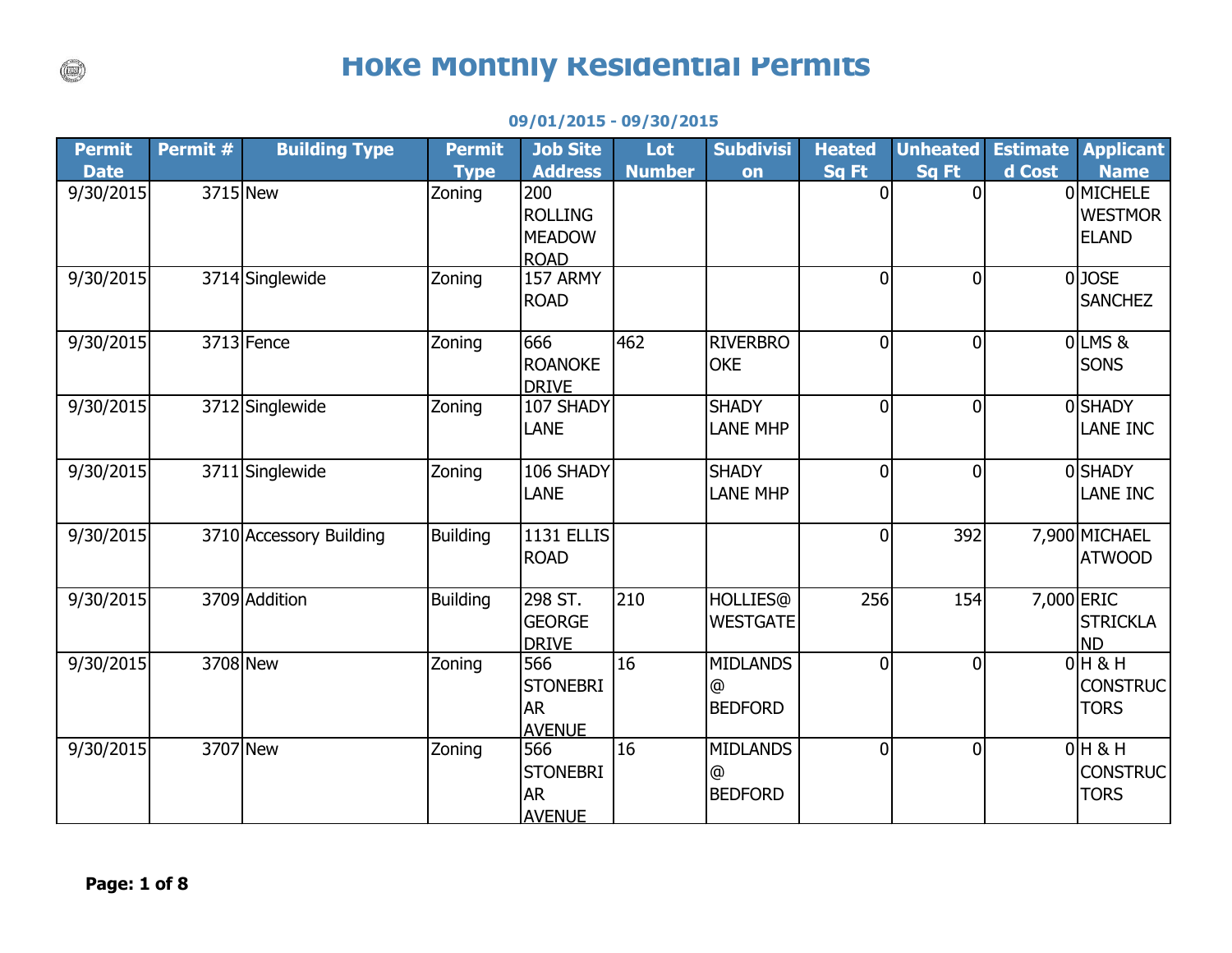| 9/29/2015              |          | 3706 Renovations        | <b>Building</b>                       | 133<br><b>BRISTOL</b><br><b>COURT</b>                 |     | POTTER'S<br><b>RIDGE</b>                              | 2,310          | $\overline{0}$ | 115,000 HARTER                                           |
|------------------------|----------|-------------------------|---------------------------------------|-------------------------------------------------------|-----|-------------------------------------------------------|----------------|----------------|----------------------------------------------------------|
| 9/29/2015              |          | 3705 Renovations        | Consultatio<br>n                      | 16745 US<br><b>HWY</b><br>15/501                      |     |                                                       | 2,000          | $\overline{0}$ | 50,000 BENJAMIN<br><b>BREWINGT</b><br>ON                 |
| 9/29/2015              | 3704 New |                         | Improveme <sup>274</sup><br>nt/Repair | <b>FISHER</b><br><b>COVE</b>                          | 45  | <b>EAGLES</b><br><b>RIDGE</b>                         | $\overline{0}$ | $\overline{0}$ | 0 KIDD<br><b>CONSTRUC</b><br><b>TION</b>                 |
| 9/29/2015              |          | 3703 Accessory Building | Zoning                                | <b>1131 ELLIS</b><br><b>ROAD</b>                      |     |                                                       | $\overline{0}$ | $\overline{0}$ | 0 MICHAEL<br><b>ATWOOD</b>                               |
| 9/29/2015              | 3702 New |                         | Zoning                                | 274<br><b>FISHER</b><br><b>COVE</b>                   | 45  | <b>EAGLES</b><br><b>RIDGE</b>                         | $\overline{0}$ | $\overline{0}$ | 0 KIDD<br><b>CONSTRUC</b><br><b>TION</b>                 |
| 9/29/2015              |          | 3700 Renovations        | <b>Building</b>                       | 3219<br><b>LINDSAY</b><br><b>ROAD</b>                 |     |                                                       | $\overline{0}$ | <sub>0</sub>   | 39,750 TABERNAC<br>LE<br><b>BAPTIST</b><br><b>CHURCH</b> |
| 9/28/2015              |          | 3693 Doublewide         | <b>Building</b>                       | 801<br><b>SOUTH</b><br><b>OLD WIRE</b><br><b>ROAD</b> |     |                                                       | $\overline{0}$ | $\overline{0}$ | 0 ALLISON<br>GABRIEL /<br><b>CLAYTON</b><br><b>HOMES</b> |
| 9/28/2015              |          | 3691 Addition           | Zoning                                | 298 ST<br><b>GEORGE</b><br><b>DRIVE</b>               | 210 | <b>WEST</b><br>GATE @<br><b>THE</b><br><b>HOLLIES</b> | $\overline{0}$ | $\overline{0}$ | 0 ERIC<br><b>STRICKLA</b><br><b>ND</b>                   |
| $\overline{9}/24/2015$ |          | 3685 Addition           | Zoning                                | 796<br>LOUISIANA<br><b>DRIVE</b>                      | 92  | <b>MAGNOLIA</b><br><b>GREENS</b>                      | $\overline{0}$ | $\overline{0}$ | 0 CLIFFORD<br><b>WILLIAMS</b>                            |
| 9/24/2015              |          | 3683 Accessory Building | <b>Building</b>                       | 592 WOOD 43<br><b>VALLEY</b><br><b>LANE</b>           |     | POTTER'S<br><b>RIDGE</b>                              | $\overline{0}$ | 192            | 4,475 NEAL &<br><b>CYNTHIA</b><br><b>FOLSOM</b>          |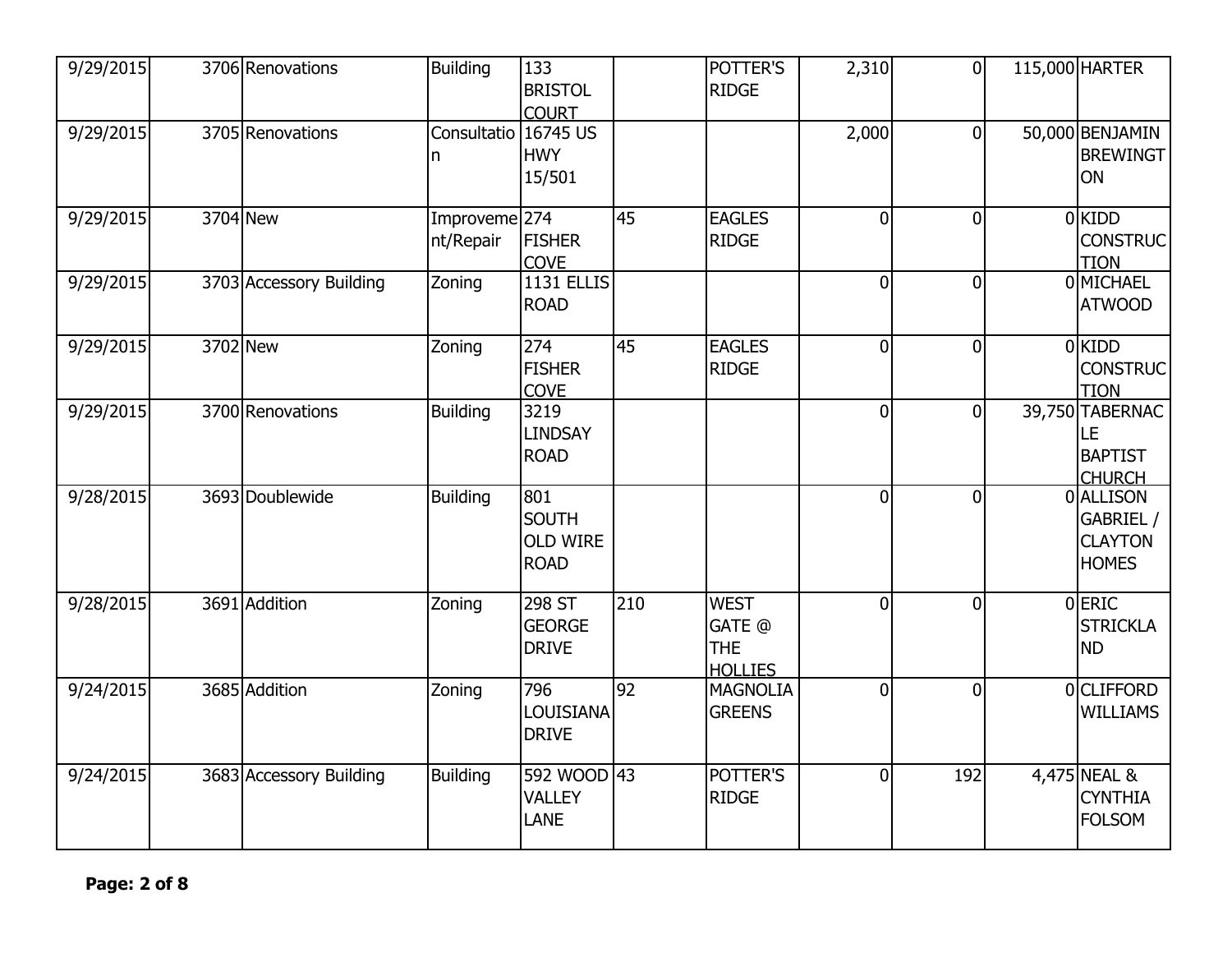| 9/23/2015 | 3677 Cell Tower   | Zoning          | 1774 S<br><b>PARKER</b><br><b>CHURCH</b><br><b>ROAD</b> |     |                                          | $\overline{0}$ | $\overline{0}$ | $0$ $AT$ & T<br><b>MOBILITY</b>                    |
|-----------|-------------------|-----------------|---------------------------------------------------------|-----|------------------------------------------|----------------|----------------|----------------------------------------------------|
| 9/23/2015 | 3671 Doublewide   | Zoning          | <b>381 LENA</b><br><b>DRIVE</b>                         |     |                                          | 0              | $\overline{0}$ | $0$ JEFF<br><b>WRIGHT</b>                          |
| 9/23/2015 | 3670 storage/shed | <b>Building</b> | 401 OLD<br><b>PARKER</b><br><b>FARM</b><br><b>ROAD</b>  |     |                                          | 0              | 504            | 2,800 EVELYN<br><b>HILL</b>                        |
| 9/23/2015 | 3669 Addition     | <b>Building</b> | 106<br><b>HODGIN</b><br><b>POND</b><br><b>ROAD</b>      |     |                                          | 200            | $\overline{0}$ | $1,500$ LINDA<br><b>CHAVIS</b>                     |
| 9/23/2015 | 3668 storage/shed | Zoning          | 401 OLD<br><b>PARKER</b><br><b>FARM</b><br><b>ROAD</b>  |     |                                          | $\overline{0}$ | $\overline{0}$ | 0 EVELYN<br><b>HILL</b>                            |
| 9/22/2015 | 3667 Other        | Zoning          | 128<br><b>SEDGEFIEL</b><br>D DR                         | 489 | <b>WESTGATE</b><br>@ THE<br><b>PINES</b> | $\Omega$       | $\overline{0}$ | 0 BRANNAH<br><b>SION</b>                           |
| 9/22/2015 | 3666 New          | <b>Building</b> | 340 YATES 83<br><b>MILL</b><br><b>STREET</b>            |     | <b>WEDGEFIE</b><br>LD                    | 2,916          | 790            | 160,000 JERNIGAN<br><b>BUILDERS</b>                |
| 9/22/2015 | 3665 New          | Zoning          | 340 YATES 83<br><b>MILLS</b><br><b>STREET</b>           |     | <b>WEDGEFIE</b><br>LD                    | $\mathbf 0$    | $\overline{0}$ | 0JERNIGAN<br><b>BUILDERS</b>                       |
| 9/21/2015 | 3657 Porch        | <b>Building</b> | 287<br><b>BLACKHAW</b><br><b>K LANE</b>                 |     | <b>EAGLES</b><br><b>RIDGE</b>            | $\overline{0}$ | 160            | 2,500 LOUIS &<br><b>KIMBERLY</b><br><b>BARNETT</b> |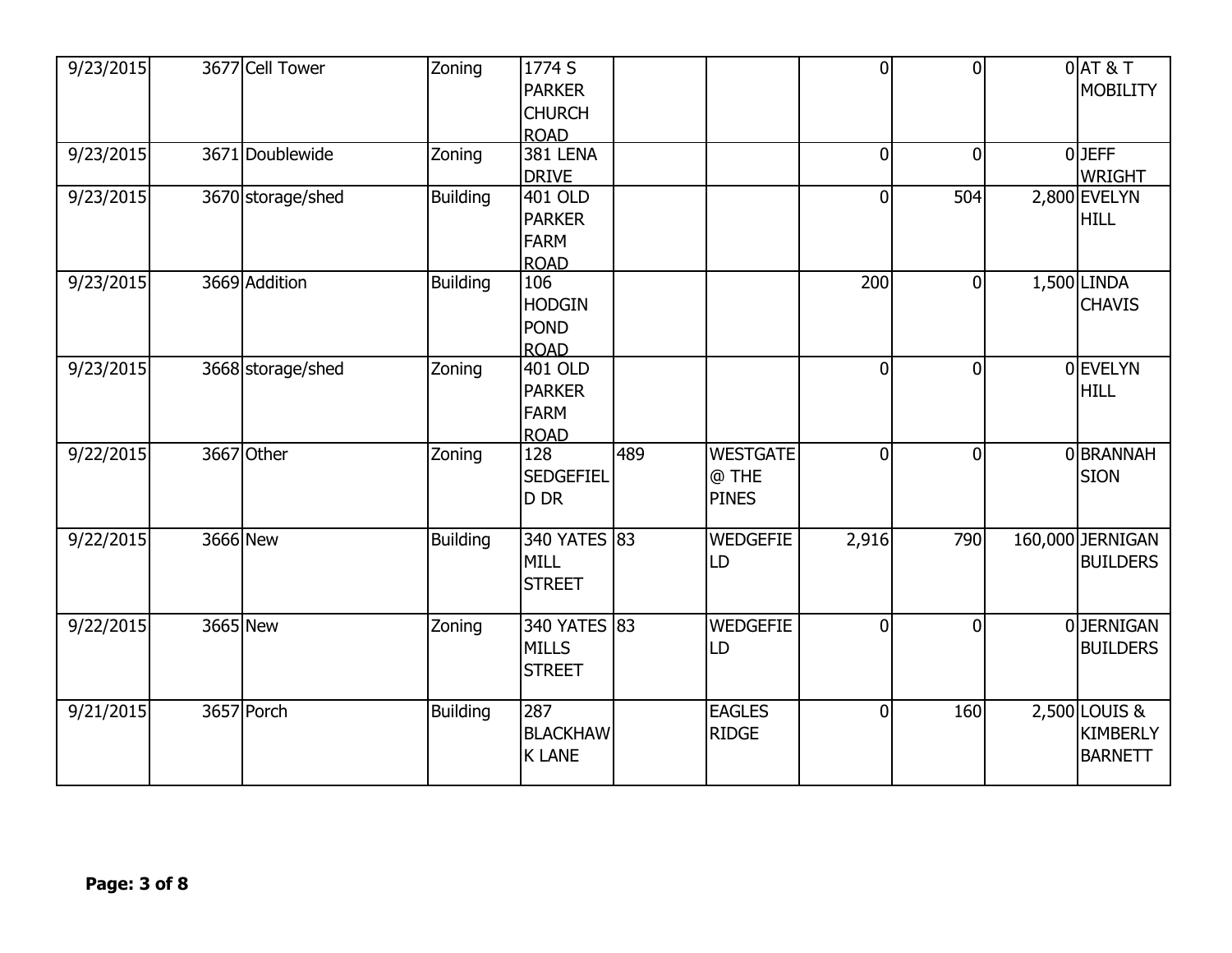| 9/18/2015 | 3652 Other        | Zoning          | 170 CLUB<br><b>POND</b><br><b>ROAD</b>    | 21 | <b>BRIARCRE</b><br><b>ST</b>  | $\overline{0}$ | $\overline{0}$ |             | 0SHAROND<br><b>FERGUSON</b>             |
|-----------|-------------------|-----------------|-------------------------------------------|----|-------------------------------|----------------|----------------|-------------|-----------------------------------------|
| 9/18/2015 | 3647 Garage       | <b>Building</b> | 130 OLD<br><b>BLOSSOM</b><br><b>COURT</b> | 33 | <b>SHADOW</b><br><b>CREEK</b> | $\overline{0}$ | 1,116          |             | 15,678 TIMOTHY<br><b>MCCOY</b>          |
| 9/17/2015 | 3642 storage/shed | Zoning          | 130 OLD<br><b>BLOSSOM</b><br><b>COURT</b> | 33 | <b>SHADOW</b><br><b>CREEK</b> | $\overline{0}$ | $\overline{0}$ |             | 0 TIMOTHY<br><b>MCCOY</b>               |
| 9/17/2015 | 3641 New          | <b>Building</b> | 317<br><b>YELLOWFO</b><br><b>OT DRIVE</b> | 22 | <b>EAGLES</b><br><b>RIDGE</b> | 1,373          | 497            | 79,000 KIDD | <b>CONSTUCT</b><br>ION CO.,<br>INC.     |
| 9/17/2015 | 3640 New          | <b>Building</b> | 297<br><b>YELLOWFO</b><br><b>OT DRIVE</b> | 21 | <b>EAGLES</b><br><b>RIDGE</b> | 1,500          | 597            | 8,500 KIDD  | <b>CONSTUCT</b><br>ION CO.,<br>INC.     |
| 9/17/2015 | 3639 New          | <b>Building</b> | 283<br><b>YELLOWFO</b><br><b>OT DRIVE</b> | 20 | <b>EAGLES</b><br><b>RIDGE</b> | 1,772          | 651            | 85,000 KIDD | <b>CONSTUCT</b><br>ION CO.,<br>INC.     |
| 9/17/2015 | 3638 New          | <b>Building</b> | 267<br><b>YELLOWFO</b><br><b>OT DRIVE</b> | 19 | <b>EAGLES</b><br><b>RIDGE</b> | 1,500          | 597            | 87,000 KIDD | <b>CONSTUCT</b><br>ION CO.<br>INC.      |
| 9/16/2015 | 3635 Doublewide   | Zoning          | 1415<br><b>HAIRE</b><br><b>ROAD</b>       |    |                               | $\overline{0}$ | $\overline{0}$ |             | 0 YESENIA<br>MERIDA-<br><b>HERNADEZ</b> |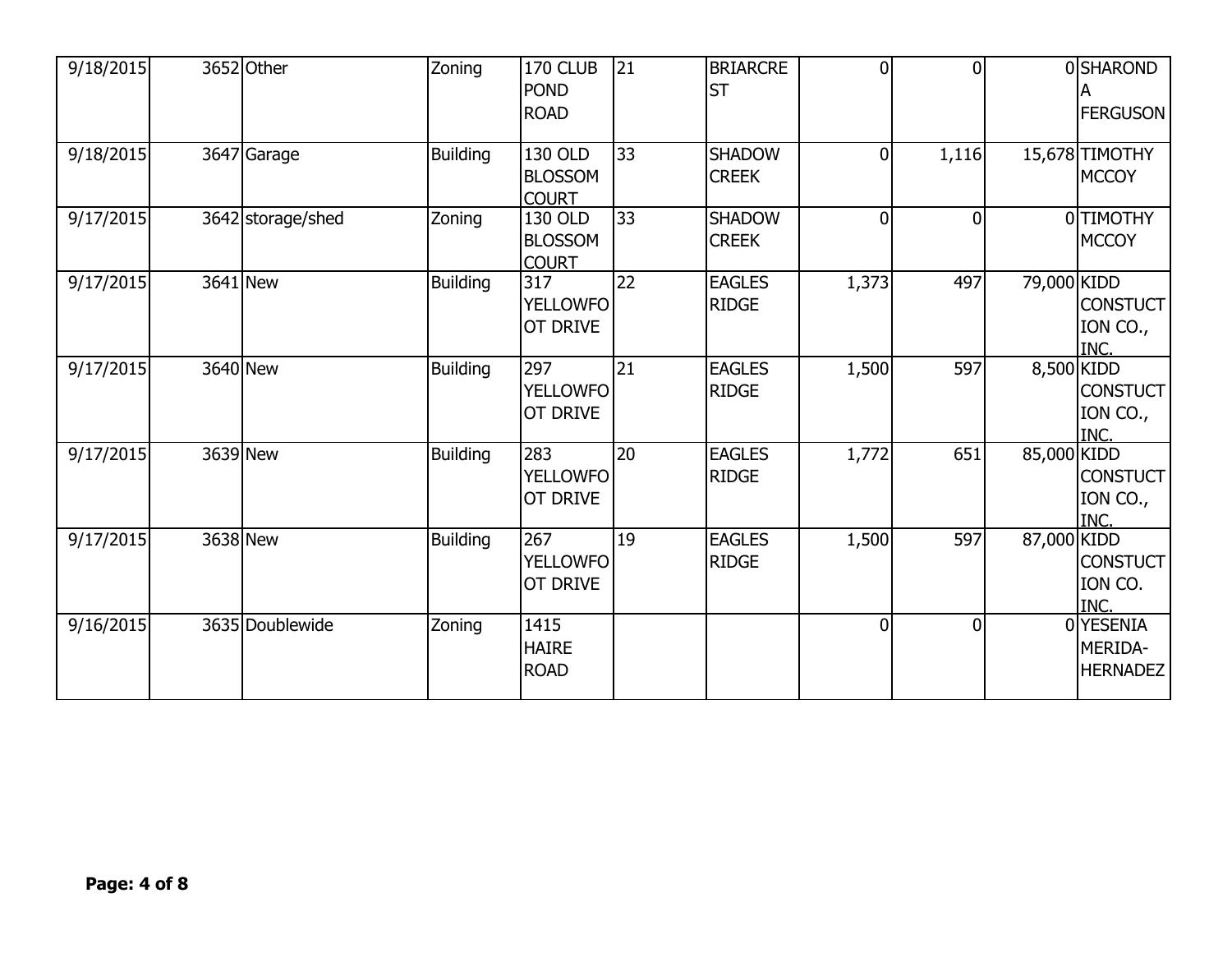| 9/16/2015 | 3633 Renovations        | <b>Building</b>               | <b>121 LIVE</b><br><b>OAK DRIVE</b>      |     | <b>OAK PARK</b>                    | 729            | $\overline{0}$ |               | 0 ROBERT G.<br><b>HORNBRO</b><br><b>OK</b><br>(OWNER) -<br><b>CHARLES</b><br><b>MARTIN</b><br>(TENANT) |
|-----------|-------------------------|-------------------------------|------------------------------------------|-----|------------------------------------|----------------|----------------|---------------|--------------------------------------------------------------------------------------------------------|
| 9/16/2015 | 3632 Fence              | Zoning                        | 130<br><b>CITATION</b><br><b>COURT</b>   | 966 | <b>WEST</b><br>GATE @<br>THE PINES | $\overline{0}$ | $\overline{0}$ |               | $0$ LMS $8$<br><b>SONS</b>                                                                             |
| 9/16/2015 | 3631 Fence              | Zoning                        | 216<br><b>MEHERRIN</b><br><b>LOOP</b>    | 443 | <b>RIVERBRO</b><br><b>OKE</b>      | $\overline{0}$ | $\mathbf 0$    |               | $0$ LMS&<br><b>SONS</b>                                                                                |
| 9/15/2015 | 3629 Other              | Zoning                        | 115<br><b>THORNBIR</b><br><b>D DRIVE</b> | 90  | <b>WOODBER</b><br><b>RY</b>        | $\overline{0}$ | $\overline{0}$ |               | 0 CHRIS<br><b>SELLERS</b>                                                                              |
| 9/15/2015 | 3628 Other              | <b>Building</b><br>Inspection | 8574<br><b>ROCKFISH</b><br><b>ROAD</b>   |     |                                    | $\overline{0}$ | $\overline{0}$ |               | 0 RISING<br><b>LEADERS</b><br><b>OF</b><br><b>SUCCESS</b>                                              |
| 9/15/2015 | 3627 Accessory Building | Zoning                        | 592 WOOD 43<br><b>VALLEY</b><br>LANE     |     | <b>POTTERS</b><br><b>RIDGE</b>     | $\overline{0}$ | $\overline{0}$ |               | 0 NEAL<br><b>FOLSOM</b>                                                                                |
| 9/15/2015 | 3626 New                | <b>Building</b>               | 279<br><b>TIPPERARY</b><br><b>STREET</b> | 123 | <b>WEDGEFIE</b><br>LD              | 3,453          | 899            | 158,717 H & H | <b>CONSTRUC</b><br><b>TORS OF</b><br><b>FAYETTEVI</b><br>LLE, LLC                                      |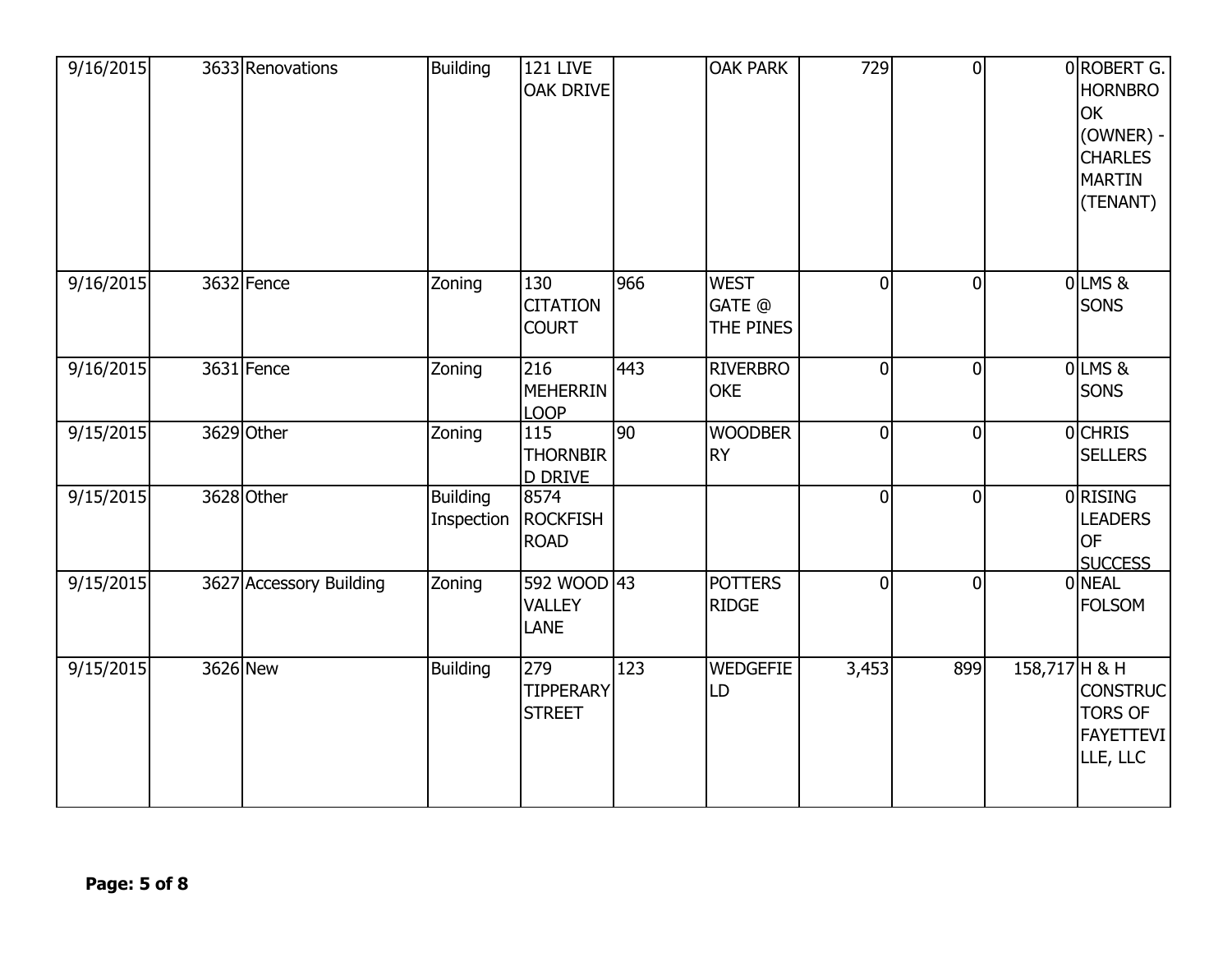| 9/14/2015 | 3623 New                | <b>Building</b> | 226<br><b>MEHERRIN</b><br><b>LOOP</b>     | 442             | <b>RIVERBRO</b><br><b>OKE</b>              | 1,950          | 696            |               | 106,740 CAVINESS<br><b>LAND</b>                                   |
|-----------|-------------------------|-----------------|-------------------------------------------|-----------------|--------------------------------------------|----------------|----------------|---------------|-------------------------------------------------------------------|
| 9/14/2015 | 3622 Deck               | <b>Building</b> | 1718<br><b>ARABIA</b><br><b>ROAD</b>      |                 |                                            | $\overline{0}$ | 784            |               | 2,900 JAMES<br><b>CROZIER</b>                                     |
| 9/14/2015 | 3621 New                | Zoning          | 226<br><b>MEHERRIN</b><br><b>LOOP</b>     | 442             | <b>RIVERBRO</b><br><b>OKE</b>              | $\overline{0}$ | $\mathbf 0$    |               | 0 CAVINESS<br><b>LAND</b>                                         |
| 9/14/2015 | 3620 New                | Zoning          | 279<br><b>TIPPERARY</b><br><b>STREET</b>  | 123             | <b>WEDGEFIE</b><br>LD                      | $\overline{0}$ | $\overline{0}$ |               | $0H$ & H<br><b>HOMES</b>                                          |
| 9/14/2015 | 3619 Accessory Building | Zoning          | 1718<br><b>ARABIA</b><br><b>ROAD</b>      |                 |                                            | $\overline{0}$ | $\overline{0}$ |               | 0JAMES<br><b>CROZIER</b>                                          |
| 9/14/2015 | 3617 Fence              | Zoning          | 107<br><b>JEFFERSO</b><br>N DRIVE         | 208             | <b>COLONIAL</b><br><b>CHARTERS</b>         | 0              | $\overline{0}$ |               | <b>O</b> KELLY<br><b>BENEAR</b>                                   |
| 9/14/2015 | 3616 Fence              | Zoning          | 389<br><b>FAIRFIELD</b><br><b>CIRCLE</b>  | $\overline{35}$ | <b>WESTGATE</b><br>@ THE<br><b>HOLLIES</b> | $\overline{0}$ | $\overline{0}$ |               | $0$ JAY<br><b>DORLEUS</b>                                         |
| 9/11/2015 | 3611 New                | <b>Building</b> | 146<br><b>WENTWOR</b><br>TH DRIVE         | 49              | <b>TURNBERR</b><br>Y                       | 3,453          | 899            | 158,717 H & H | <b>CONSTRUC</b><br><b>TORS OF</b><br><b>FAYETTEVI</b><br>LLE, LLC |
| 9/10/2015 | 3609 New                | Zoning          | 556<br><b>STONERIA</b><br><b>R AVENUE</b> | 15              | <b>MIDLANDS</b><br>@<br><b>BEDFORD</b>     | 0              | $\overline{0}$ |               | $0H$ & H<br><b>HOMES</b>                                          |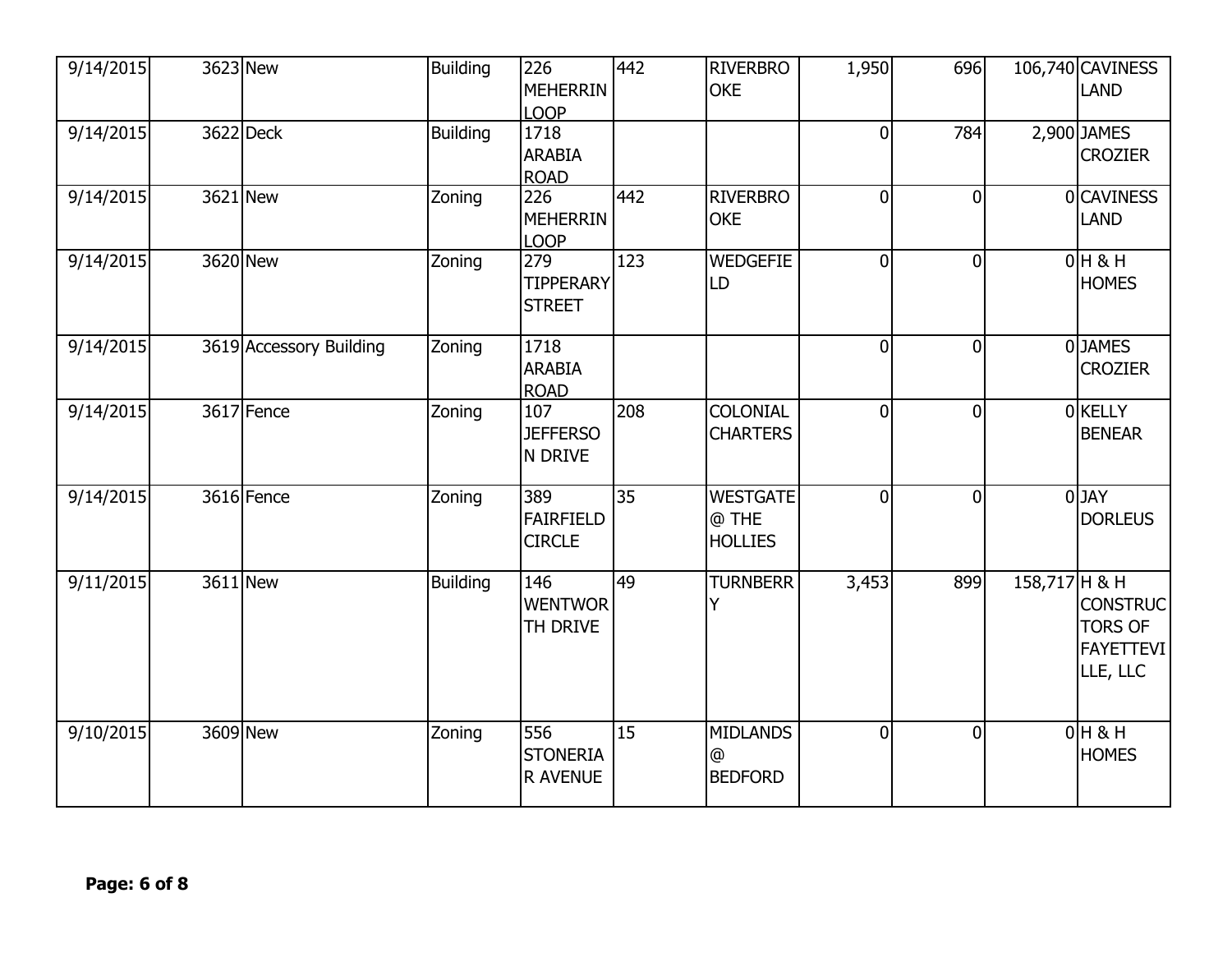| 9/10/2015 | 3607 New |                           | Zoning          | 146<br><b>WENTWOR</b><br>TH DRIVE                                                  | 49 | <b>TURNBERR</b><br>Υ                           | $\overline{0}$ | $\overline{0}$ |             | $0H$ & H<br><b>CONSTRUC</b><br><b>TORS OF</b><br><b>FAYETTEVI</b><br>LLE, LLC         |
|-----------|----------|---------------------------|-----------------|------------------------------------------------------------------------------------|----|------------------------------------------------|----------------|----------------|-------------|---------------------------------------------------------------------------------------|
| 9/10/2015 |          | 3605 Replacement Shingles | <b>Building</b> | 3337<br><b>CHASON</b><br><b>ROAD AKA:</b><br>560<br><b>EVERETTE</b><br><b>ROAD</b> |    |                                                | $\overline{0}$ | $\mathbf 0$    | 8,000 LORI  | <b>JONES</b>                                                                          |
| 9/10/2015 |          | 3604 Addition             | <b>Building</b> | <b>875 HALL</b><br><b>ROAD</b>                                                     |    |                                                | 1,469          | 200            |             | 160,000 DUNDARR<br><b>ACH</b><br><b>BAPTIST</b><br><b>CHURCH</b>                      |
| 9/10/2015 |          | 3602 Singlewide           | <b>Building</b> | 178 TREE<br><b>TOP LANE</b>                                                        |    |                                                | $\overline{0}$ | $\overline{0}$ |             | 0 ASHLEY<br><b>LOCKLEAR</b>                                                           |
| 9/9/2015  |          | 3598 storage/shed         | Zoning          | 158 RUFF<br><b>ROAD</b>                                                            | 2  | <b>RED DOG</b><br><b>PROPERTI</b><br><b>ES</b> | $\overline{0}$ | $\mathbf 0$    |             | <b>OFRANK</b><br><b>BRITT</b>                                                         |
| 9/8/2015  |          | 3597 Upfit                | <b>Building</b> | 2569<br><b>FAYETTEVI</b><br><b>LLE ROAD</b>                                        |    |                                                | 3,000          | $\mathbf 0$    |             | 0 BENJAMIN<br><b>STOUT</b><br><b>REAL</b><br><b>ESTATE</b><br>SERVICES,<br><b>INC</b> |
| 9/4/2015  |          | 3590 Deck                 | <b>Building</b> | 657<br><b>EQUESTRI</b><br><b>AN WAY</b>                                            | 69 | <b>STEEPLE</b><br><b>CHASE</b>                 | $\overline{0}$ | 556            | 42,500 MIKE | <b>SARLEY</b>                                                                         |
| 9/4/2015  |          | 3589 Deck                 | Zoning          | 657<br><b>EQUESTRI</b><br>AN WAY                                                   | 69 | <b>STEEPLEC</b><br><b>HASE</b>                 | $\overline{0}$ | $\mathbf 0$    |             | 0 MIKE<br><b>SARLEY</b>                                                               |